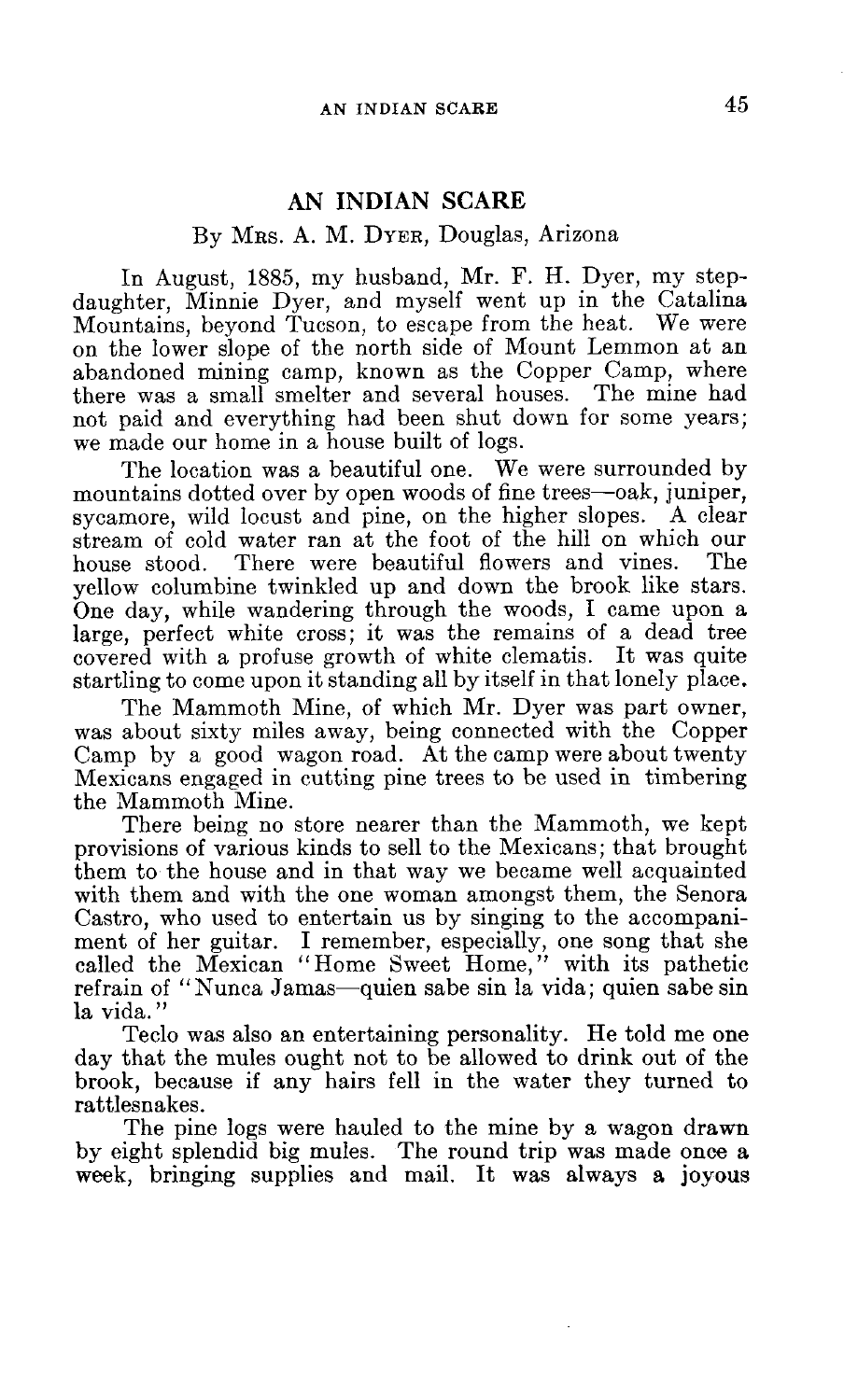occasion when the wagon arrived, since it was our only connecting link with the outside world, though we had occasional visitors.

We were so happy there; so interested in our life and surroundings, and in the life of the Mexicans so that when cool weather came we did not leave but stayed until the following May when we were driven out by the Apaches.

In October, a number of men under Charles Gooding opened the mine and smelter and operated them for a time, but found they could not make them pay; all the men left except Charles Gooding and Charles Quitty, who remained in charge of the property. Naturally, we became warm friends the more Naturally, we became warm friends, the more especially as my daughter and Charles Gooding became much interested in each other and there was the watching of a love affair to add to the general gaiety of life. Though "Far from the Maddening Crowd," our life was by no means dull.

The winter brought snow and great numbers of beautiful birds, most brilliantly colored but songless.

About eight miles down the mountain was a small group of miners working a prospect; the combined agglomeration being known as "The Gold Camp." One of these miners was a Mr. Ramsdell, who came to our house frequently, the principal attraction being my daughter, though Mr. Ramsdell often went hunting with  $\overline{Mr}$ . Dyer. Deer were plentiful. We had so much venison that we felt as my grandfather did about rabbits. He used to say: "Rabbits young and rabbits old,

Rabbits hot and rabbits cold, Rabbits tender and rabbits tough, Thank the Lord, I've had enough!"

Time flowed gently and happily by until the spring of 1886, the time of Geronimo's last raid.

The Apaches had not been in the Catalina Mountains for so many years that we felt not the slightest uneasiness, though we knew of Geronimo's raids and atrocities. A band of Apaches lived on the San Pedro River, about sixty miles from us, but they had long been peaceful. The United States Government had given them such inducements to remain that no one had any fear of them. At the head of this band was an old rascal named Es-kim-in-zeen. In early times he and his braves were very friendly with the cattlemen along the San Pedro, often being fed at the ranch houses. One morning Es-kim-in-zeen and some of his Apaches went to one of these ranch houses. After the cattlemen had eaten breakfast they had the Indians sit down and eat, after which the Indians rose from the table and killed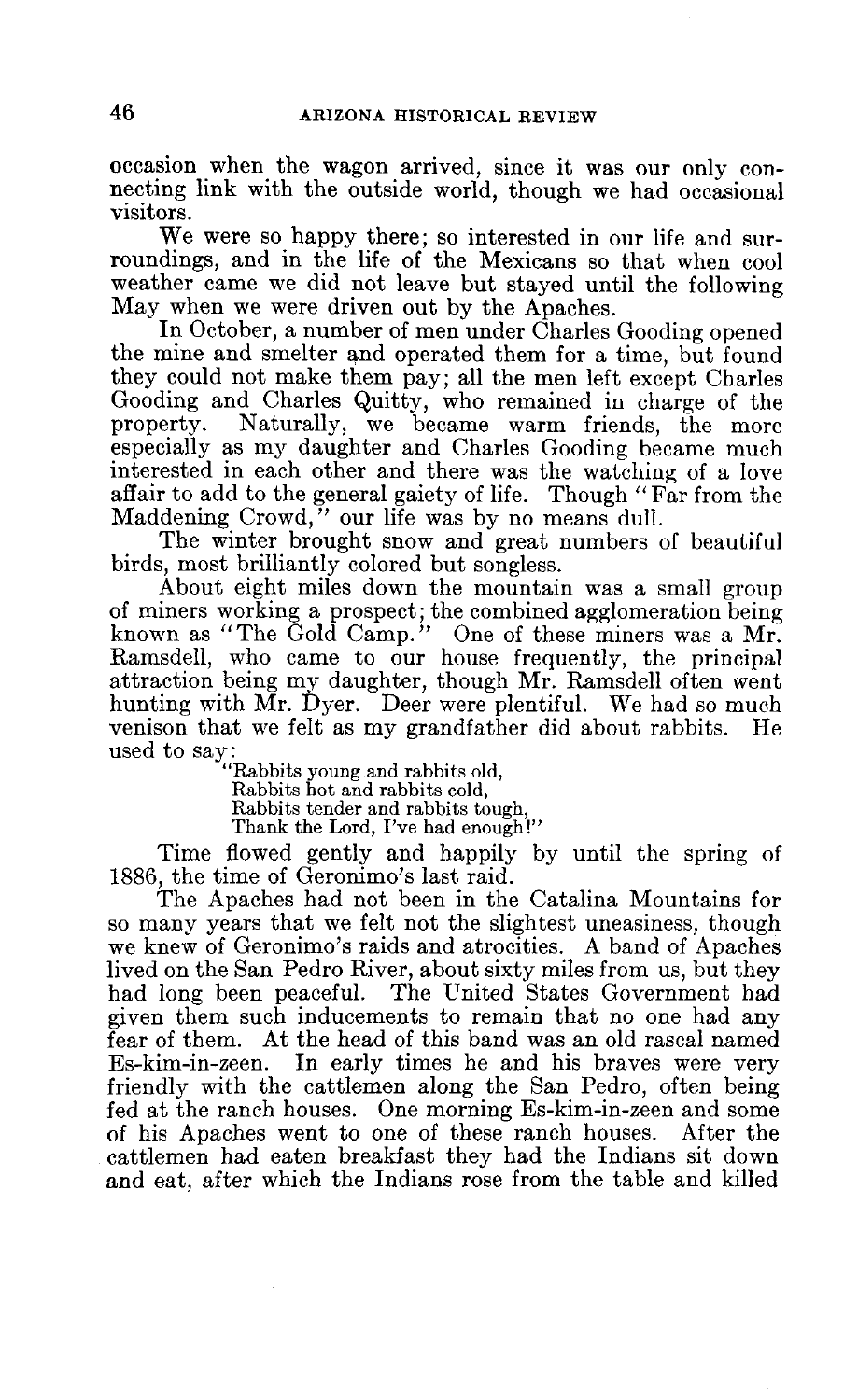every man there. Es-kim-in-zeen said: "My heart burst within me and I had to do it; any coward can kill his enemy but it takes this noble sentiment, the United States Government gave this brave man and his followers a tract of land and a band of cattle on condition that he would keep his heart in order and would not allow it to "burst within him" again. To finish with not allow it to "burst within him" again.<br>Ex-kim-in-zeen. While the Apaches were in While the Apaches were in the Catalina Mountains, he, or some of his braves were often seen driving wagon loads of beef to the renegades in the mountains. He did not dare let his heart burst again but he did his little bit as well as he could.

Life passed uneventfully by until May of 1886. The mine<br>and mill at Mammoth had been shut down for repairs; no<br>timber being needed for the mine the Mexicans at the Copper<br>Camp had been discharged. Our little family of thre

and said: "Oh, father, Mr. Ramsdell is outside and he says the Indians are here." Mr. Dyer got up, went to the door and found that Mr. Ramsdell had become confused and could not find the crossing of the brook, so he stood on the bank and yelled "Indians!" When he came in he was shaking with fright-not for himself but for us. There had been a fight between some ranchers and a band of Apaches on the Pedro. After dark that evening two men came on horseback to the Gold Camp to warn the miners. Mr. Ramsdell wanted them to go up the mountain and warn us but they said they would not for fear of running into the Indians; that we were probably all killed by that time, anyway. Mr. Ramsdell then seized his down and roused the two young men. They arose, dressed and came up to our house with their guns; there was nowhere to go and nothing to do. Our house being made of logs was the best place for defense. We sat and waited, expecting an attack at daylight. We afterwards found that eight Apaches, four wounded in charge of four well ones, had passed our house in the night on their way to some deserted cabins several miles farther up the mountain. They knew about us and intended to kill us on their way out, after the wounded had recovered. We had no way of leaving. Minnie had been ill and could not walk far. Mr. Ramsdell and the two young men made a sleeping place on a small hill, overlooking our house and spent the nights there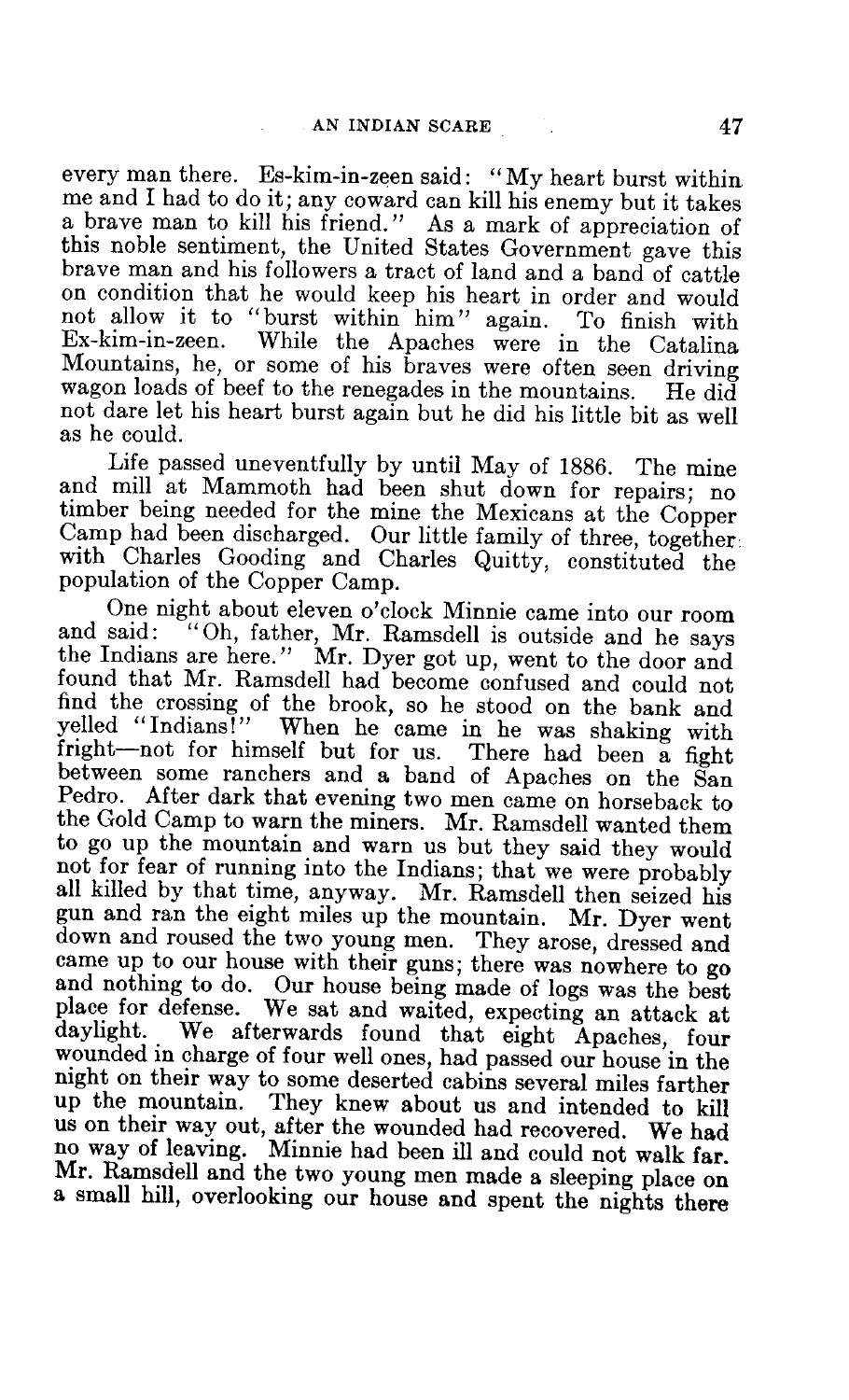until we went away. Two days after we were first warned, Mr. Weedin and Joe Phy came from Florence to warn us but could think of no way to get us out on account of Minnie's ill health, so after staying a night and day they went down to Mammoth. Mr. Johnson, the superintendent at Mammoth, had not known we were in danger. He looked about the camp to find a man and conveyance to send for us. He found that a man named Ezekiel had a good two-seated spring wagon and a pair of fast horses. When the matter was explained to him he said at once he would go. He started the next morning and drove the sixty miles with his gun on his knees, keeping one eye on the road and the other on every clump of rocks and bushes. After his and the other on every clump of rocks and bushes. arrival we made our preparations and left for Mammoth early the next morning, driving rapidly and expecting at any moment to run into the Indians. Nothing happened, however, and we arrived safely at Mammoth.

We had taken with us only a few things, as the wagon could not be heavily loaded. Mr. Dyer and Minnie, being from the east, could never understand the danger from the Indians and would not have left the Copper Camp if it had not been for my fears. I was in terror. I had lived in the West nearly all my life, and besides had had an uncle killed by the Apaches.

The next morning after we arrived at Mammoth, Mr. Dyer hired a heavy wagon and driver and went back to the Copper Camp to bring away the stuff that had been left there. When they left Mammoth the driver was so drunk he could hardly sit on the seat. That evening we could see the Indians' signal fires on the peaks of the mountains. A flame would dart up and down several times and would then be answered in the same way from another peak.

Just after Mr. Dyer had gone, Mr. Wallace, the superintendent of the mill, came in and told us that the body of Dr. Davis had been found in the road over which Mr. Dyer would pass. Dr. Davis and his family lived on a cattle ranch on the San Pedro. He had taken his family into Tucson for safety and was returning to the ranch when the Indians waylaid and killed him. My feelings during the days Mr. Dyer was gone may be imagined; however, he returned safely without seeing anything of the Indians.

We remained at Mammoth about two weeks, hoping the Apache raid would be ended and we might return in safety to the Copper Camp, but it became apparent that the end was not near, so we went to Tucson on the stage, which was considered safer than a private conveyance. Until we were out of the